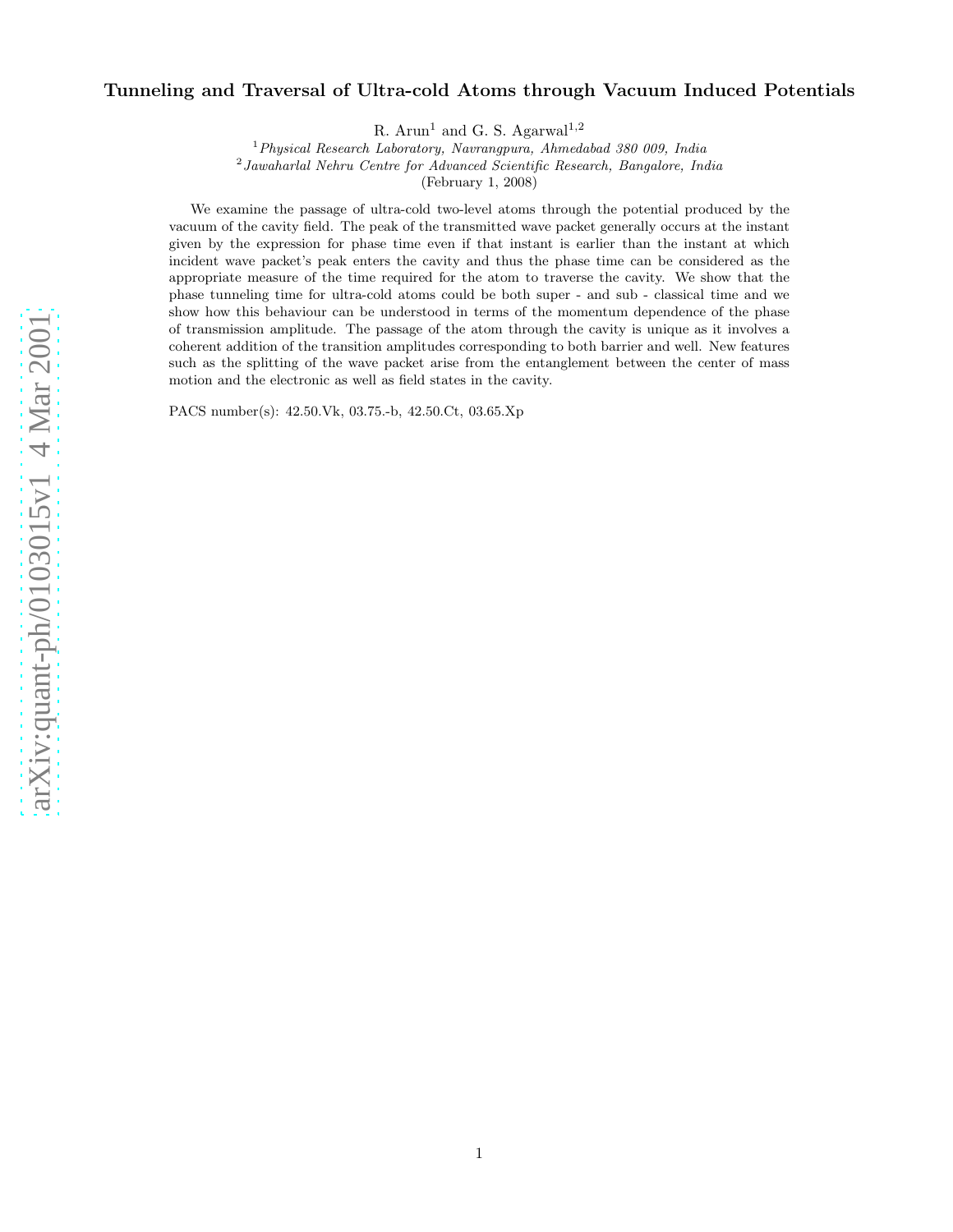## I. INTRODUCTION

An important question of great interest in several disciplines of physics has been - what is the tunneling time or traversal time of a quantum mechanical particle through a potential. Various definitions have been proposed and the subject has been reviewed extensively [\[1–5\]](#page-6-0). Although there exists no unique definition for the tunneling time, an important experiment by Steinberg et al[[6\]](#page-6-0) supports the belief that tunneling time is consistent with the Wigner's phase time[[7\]](#page-6-0) defined as the frequency derivative of the transmission amplitude phase. Steinberg et al observed that tunneling velocity of a single photon wave packet passing through the forbidden midgap region of a photonic band-gap meterial is superluminal.

In this paper, we examine the passage of a cold atom through a high quality cavity. In particular, we enquire what is the passage time of the atom through the cavity. The question is a complicated one as we have here a coupling with three different types of the degrees of freedom - (a) atom's center of mass motion, (b) atom's electronic states and (c) photons. Besides in a high quality cavity, the resonant transitions are especially important. Thus in the passage through the cavity the atom can change its electronic state. We have found that the passage time can be defined through the complex transmission amplitude. The connection to potential problems is provided by the existing results in the context of micromazers [\[8](#page-6-0),[9](#page-6-0)]. An analysis in the the dressed state basis reveals that the interaction of a moving atom with a single mode vacuum field in a high quality cavity is equivalent to a combination of a potential barrier and a well. These potentials belong to the category of vacuum induced potentials and should be distinguished from the optical potentials produced by a far off resonant field interacting with an atom[[10\]](#page-6-0). Having realized that the cavity field can act like a potential for an ultra-cold atom, one could calculate the time the atom takes to traverse the cavity using methods similar to those used say in the context of tunneling electrons through potential barriers.

The organization of the paper is as follows. In Sec. II, we formulate the model describing the propagation of ultra-cold atoms through a high quality cavity. In Sec. III, we calculate the phase time for ultra-cold atoms. We find that the phase time could also be negative, which is reminiscent of superluminal propagation of electromagnetic fields [[11\]](#page-6-0). We explain this characteristic of phase time in terms of the dispersion of the phase of transmission amplitude. This is again very much analogous to the propagation of light which can be understood in terms of the dispersion of the medium. In Sec. IV, we present the numerical results for the time dependence of the wave packet. We show the correlation of the peaks of wave packets to the phase time of Sec. III. In Sec. V, we discuss aspects of phase time where the effects of the entanglement with the internal degrees of freedom is important. Finally, we summarize our results in Sec. VI.

#### II. MODEL SYSTEM AND SUMMARY OF ATOM - FIELD INTERACTION

We consider an ultra-cold, two-level atom in its excited state to be incident on a single mode cavity of length  $L$  as shown in Fig. 1. The frequency of the cavity field has been tuned to the frequency of the atomic transition between the excited state  $|e\rangle$  and the ground state  $|g\rangle$ . The Hamiltonian describing this resonant atom-field interaction including the quantized motion of center-of-mass (c.m.) of the atom, is given by

$$
H = \frac{p_z^2}{2m} + \hbar \omega_e \left| e \rangle \langle e \right| + \hbar \omega_g \left| g \rangle \langle g \right| + \hbar \omega a^\dagger a + \hbar g u(z) (\sigma a^\dagger + a \sigma^\dagger) , \qquad (1)
$$

where g is the atom-field coupling constant and  $\omega = \omega_e - \omega_g$  is the resonance frequency of atom-field interaction. The operators a  $(a^{\dagger})$  annihilate (create) a photon of frequency  $\omega$  and  $\sigma$  ( $\sigma^{\dagger}$ ) are the lowering (raising) operator for the atomic transition. For simplicity, we approximate the mode function  $u(z)$  of the cavity by a mesa function.

In a reference frame rotating with frequency  $\omega$  the Hamiltonian of the atom-field interaction reads as

$$
H_I = \frac{p_z^2}{2m} + \hbar g \ u(z)(\sigma a^\dagger + a\sigma^\dagger) \ . \tag{2}
$$

The operator  $(\sigma a^{\dagger} + a\sigma^{\dagger})$  is easily diagonalizable. It has eigenstates  $|\phi^0\rangle$ ,  $|\phi^{\pm}_{n+1}\rangle$  with eigenvalues  $0, \pm \sqrt{n+1}$ , respectively. The dressed eigenstates can be expanded in terms of eigenstates of the free Hamiltonian as  $|\phi^0\rangle = |g,0\rangle$ and  $|\phi_{n+1}^{\pm}\rangle = \frac{1}{\sqrt{2}}$  $\frac{1}{2}(|e,n\rangle \pm |g,n+1\rangle)$ . If we expand the combined state of atom-cavity system as

$$
|\Psi\rangle = \chi_0(z,t)|\phi^0\rangle + \chi_+(z,t)|\phi^+_{n+1}\rangle + \chi_-(z,t)|\phi^-_{n+1}\rangle \;, \tag{3}
$$

then the time dependent Schrodinger equation becomes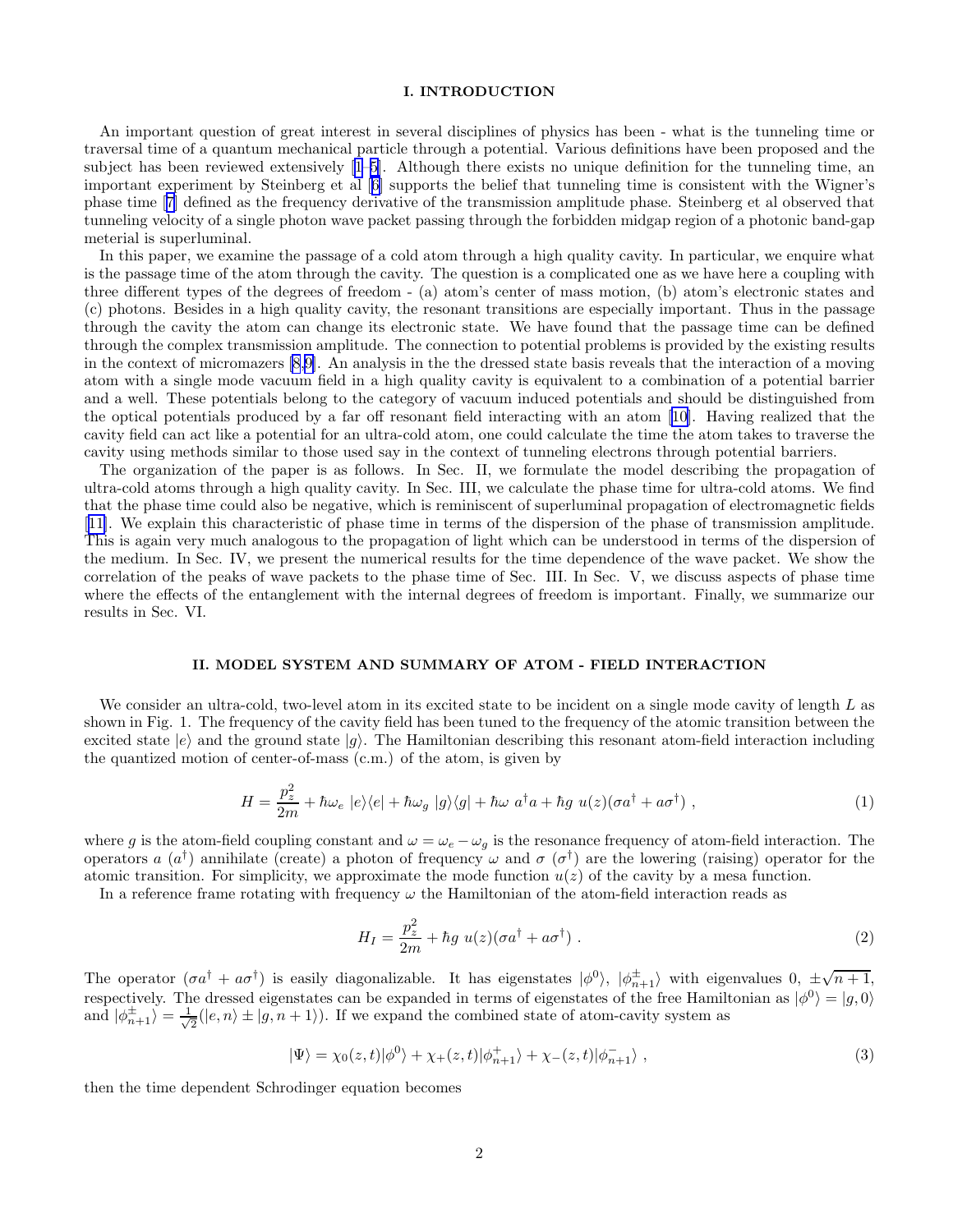$$
i\hbar \frac{\partial \chi_{\alpha}}{\partial t} = h_{\alpha} \chi_{\alpha} , \qquad \alpha = \pm, 0 . \tag{4}
$$

<span id="page-2-0"></span>Here  $h_o = p_z^2/2m$ ,  $h_{\pm} = p_z^2/2m \pm \hbar g u(z)\sqrt{n+1}$  are operators acting in the space of the center of mass variables. Clearly the cavity with fixed number of photons creates a barrier and a well potential for the external motion of the atom corresponding to the dressed states  $|\phi_{n+1}^{\pm}\rangle$  respectively as discussed in Ref. [\[8](#page-6-0)]. For the mesa mode function  $u(z) = \theta(z)\theta(L-z)$ , the cavity induced potentials are displayed in Fig. (2).

Since we need the transmission amplitude of the excited atom for further discussion we summarize the main results ofMeyer et al [[9\]](#page-6-0). Consider the initial atom-field state to be  $|e, n\rangle$ , i.e., the atom is in the excited state and the cavity field contains n photons. This initial atom-field state can be expanded in terms of dressed states as

$$
|e,n\rangle = \frac{1}{\sqrt{2}} \left[ |\phi_{n+1}^+\rangle + |\phi_{n+1}^-\rangle \right] \tag{5}
$$

From the above discussions, it is clear that the external motion of the excited atom experiences a coherent addition of a potential barrier and a well with potential energy  $V = \hbar g \sqrt{n+1}$ . We expand the initial wavepacket of the atom incident on the cavity as  $\psi(z,0) = \int dk A(k)e^{ikz}\theta(-z)$ . The Heaviside's step function  $\theta(-z)$  merely reflects the fact atomic wavepacket enters the cavity from the left side. The fourier amplitudes  $A(k)$  are adjusted such that the center of the wave packet enters the cavity at time  $t = 0$ . The initial wave function of the atom-field system is therefore

$$
|\Psi(z,0)\rangle = \psi(z,0)|e,n\rangle . \tag{6}
$$

The wave function of the atom-field system after the atom has left the cavity is given by using Eq. (5)

$$
|\Psi(z,t)\rangle = \exp\left(\frac{-iH_I t}{\hbar}\right)\psi(z,0)|e,n\rangle
$$
  
= 
$$
\frac{1}{\sqrt{2}}\left[\exp\left(\frac{-iH_I t}{\hbar}\right)|\phi_{n+1}^+\rangle\psi(z,0) + \exp\left(\frac{-iH_I t}{\hbar}\right)|\phi_{n+1}^-\rangle\psi(z,0)\right].
$$
 (7)

It is to be noted that the first and second term in the above equation corresponds to the atom interacting with the potential barrier and well respectively. Denoting the reflection and transmission amplitudes as  $\rho_n^{\pm}$ ,  $\tau_n^{\pm}$  for the potential barrier (superscript  $+)$  and well (superscript  $-)$  respectively, we have

$$
\rho_n^{\pm} = i \Delta_n^{\pm} \sin(k_n^{\pm} L) \exp(ikL) \tau_n^{\pm} , \qquad (8)
$$

$$
\tau_n^{\pm} = \exp(-ikL) \left[ \cos(k_n^{\pm} L) - i \Sigma_n^{\pm} \sin(k_n^{\pm} L) \right]^{-1},\tag{9}
$$

$$
\Delta_n^{\pm} = \frac{1}{2} \left( \frac{k_n^{\pm}}{k} - \frac{k}{k_n^{\pm}} \right) ,
$$
  
\n
$$
\Sigma_n^{\pm} = \frac{1}{2} \left( \frac{k_n^{\pm}}{k} + \frac{k}{k_n^{\pm}} \right) ,
$$
\n(10)

$$
k_n^{\pm} = \sqrt{\left(k^2 \mp \frac{2mg}{\hbar}\sqrt{n+1}\right)}
$$

$$
= \sqrt{\left(k^2 \mp k_o^2\sqrt{n+1}\right)}.
$$
 (11)

Here  $\hbar k$  is the atomic c.m. momentum and  $\hbar^2 k_o^2/2m = \hbar g$  is the vacuum coupling energy. Carrying out the time evolution for the dressed states, we get the following wave function after the atom - field interaction :

$$
|\Psi(z,t)\rangle = \int dk A(k)e^{-i(\hbar k^2/2m)t} \left\{ \left[ R_{e,n}(k)e^{-ikz}\theta(-z) + T_{e,n}(k)e^{ikz}\theta(z-L) \right] | e,n \right\} + \left[ R_{g,n+1}(k)e^{-ikz}\theta(-z) + T_{g,n+1}(k)e^{ikz}\theta(z-L) \right] | g,n+1 \rangle \right\} ,
$$
(12)

where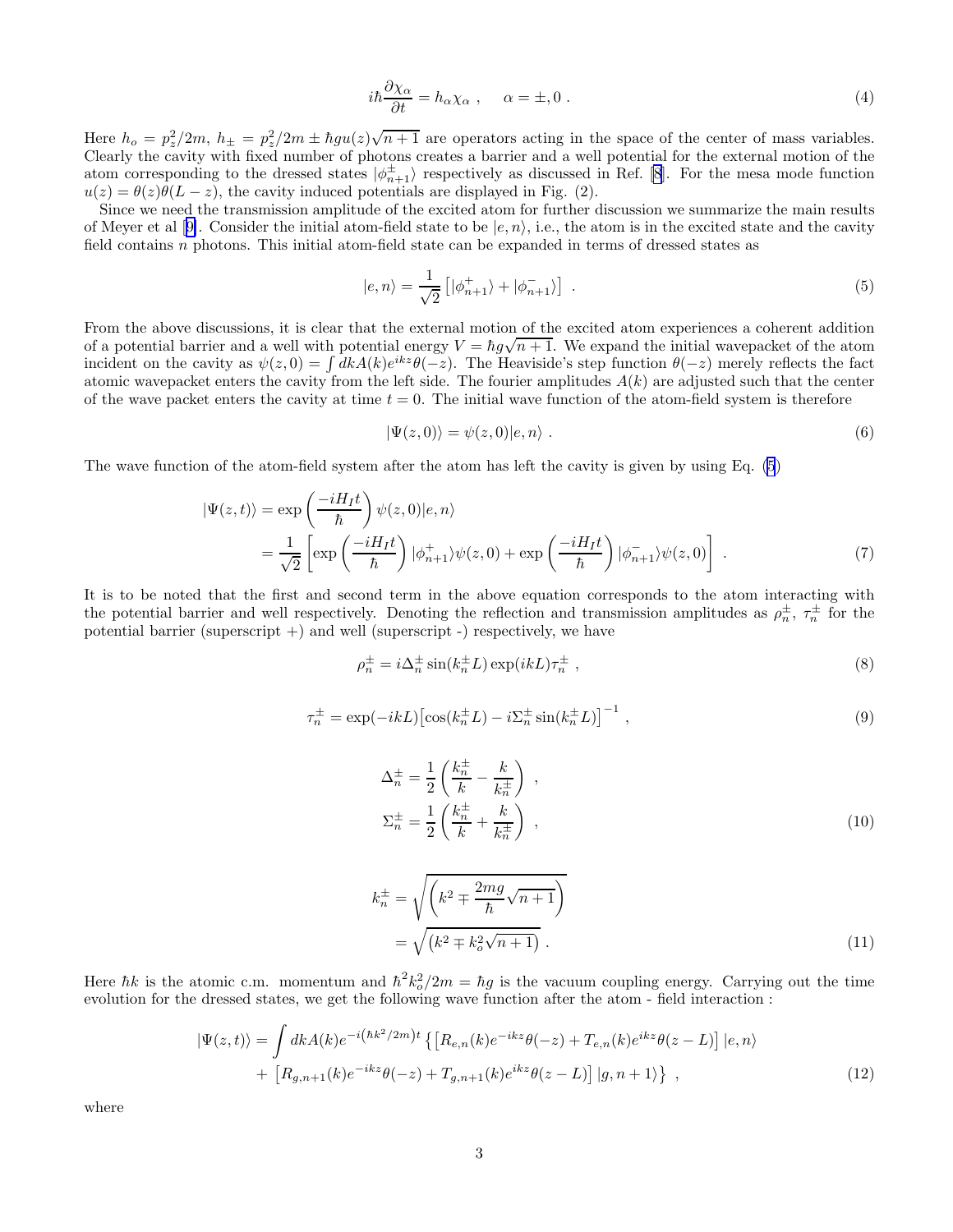$$
R_{e,n} = \frac{1}{2}(\rho_n^+ + \rho_n^-), \qquad T_{e,n} = \frac{1}{2}(\tau_n^+ + \tau_n^-) ,
$$
\n(13)

<span id="page-3-0"></span>are the reflection and transmission amplitudes for the excited state of the atom and

$$
R_{g,n+1} = \frac{1}{2}(\rho_n^+ - \rho_n^-), \qquad T_{g,n+1} = \frac{1}{2}(\tau_n^+ - \tau_n^-) \tag{14}
$$

are the reflection and transmission amplitudes for the ground state of the atom. Note that all the probability amplitudes for the excited or ground state of the atom depends on the coherent addition of amplitudes of the barrier and well. We have recently shown that transmission of an ultra-cold two-level atom in the excited state through two successive cavities depends strongly on this coherent addition of amplitudes. This leads to the splitting of the transmission resonances of the single cavity [\[12\]](#page-6-0).

### III. PHASE TIME FOR ULTRA-COLD ATOMS PASSING THROUGH A HIGH QUALITY CAVITY - ANALOG OF SUB - SUPERLUMINAL PROPAGATION

In the previous section, we have seen that dynamics of an ultra-cold atom passing through the cavity is reduced to the problem of reflection and transmission of an atom incident on the cavity induced potentials. In this section, we study in detail the transmission of the atom in the initial excited state through the cavity initially in vacuum state. The transmitted part of the atom - field system is then given by using Eq. [\(12](#page-2-0))

$$
|\Psi(z,t)\rangle = \int_{-\infty}^{\infty} dk \ A(k) \ e^{-i(\hbar k^2/2m)t} \ T_{e,0}(k) \ e^{ikz} \ \theta(z-L) \ |e,0\rangle \ . \tag{15}
$$

The transmission amplitude  $T_{e,0} \equiv |T_{e,0}|e^{i\phi(k)}$  given by Eq. (13) depends on the vacuum coupling energy  $\hbar g$ . We consider a Guassian wave packet  $A(k) = \exp \left(-\left(k - \bar{k}\right)^2/\sigma^2\right)$  of width  $\sigma$  and mean momentum  $\bar{k}$  for the incident atom. With this substitution for  $A(k)$ , the wave function including the normalization factor, is given by

$$
|\Psi(z,t)\rangle = \frac{1}{(2\pi)^{3/4}} \sqrt{\frac{2}{\sigma}} \int_{-\infty}^{\infty} dk \exp\left(-(k-\bar{k})^2/\sigma^2\right) e^{-i\left(\hbar k^2/2m\right)t} |T_{e,0}| e^{i\phi(k)} e^{ikz} |e,0\rangle , \qquad z \ge L . \tag{16}
$$

For small width  $\sigma$  the integrand in Eq. (16) has non vanishing value only in a small range of wave numbers k centered about the mean  $\bar{k}$ . Then, the envelope of the transmitted wave packet  $|\langle e, 0|\Psi(z, t)\rangle|^2$  will be maximum when the total phase  $\theta(k)$  of the integrand exhibits extremum at the wave number  $k = \overline{k}$ . Since we have assumed that the center of incident wave packet enters the cavity at time  $t = 0$ , this stationary phase condition gives the time at which the wave packet at the exit of the cavity  $z = L$ , is peaked as follows:

$$
\left. \frac{\partial \theta(k)}{\partial k} \right|_{k=\bar{k}} = \left. \frac{\partial}{\partial k} \left[ kL + \phi(k) - \left( \hbar k^2 / 2m \right) t \right] \right|_{k=\bar{k}} = 0 \tag{17}
$$

which yields the phase tunneling time  $t_{ph}$ 

$$
t_{ph} = \left[\frac{m}{\hbar k} \left(\frac{\partial \phi}{\partial k} + L\right)\right]_{k=\bar{k}}.\tag{18}
$$

The integral in Eq. (16) can be evaluated approximately by making Taylor expansion of the phase of transmission amplitude about the mean wave number  $k = \overline{k}$ . Keeping terms upto secend order in the expansion and assuming  $\sigma \ll \bar{k}$  to approximate  $|T_{e,0}(k)| \approx |T_{e,0}(\bar{k})|$ , the transmitted wave function is given at  $z = L$  by

$$
|\Psi(z,t)\rangle|_{z=L} \approx \frac{1}{(2\pi)^{3/4}} \sqrt{\frac{2}{\sigma}} \exp\left(i(\bar{k}L+\phi(\bar{k})-\bar{E}t/\hbar)\right) |T_{e,0}(\bar{k})|
$$

$$
\times \sqrt{\frac{2\pi}{(\frac{2}{\sigma^2}+i\alpha)}} \exp\left(\frac{-\bar{E}(t-t_{ph})^2}{m(\frac{2}{\sigma^2}+i\alpha)}\right) |e,0\rangle ,
$$
 (19)

where  $\bar{E} = \hbar^2 \bar{k}^2 / 2m$  is the average energy of the incident atom and the parameter  $\alpha = \frac{\hbar t}{m} - \frac{\partial^2 \phi}{\partial k^2}\Big|_{k=\bar{k}}$  accounts for the spreading of the wave packet as it propagates. The maximum amplitude of the transmitted wave packet occurs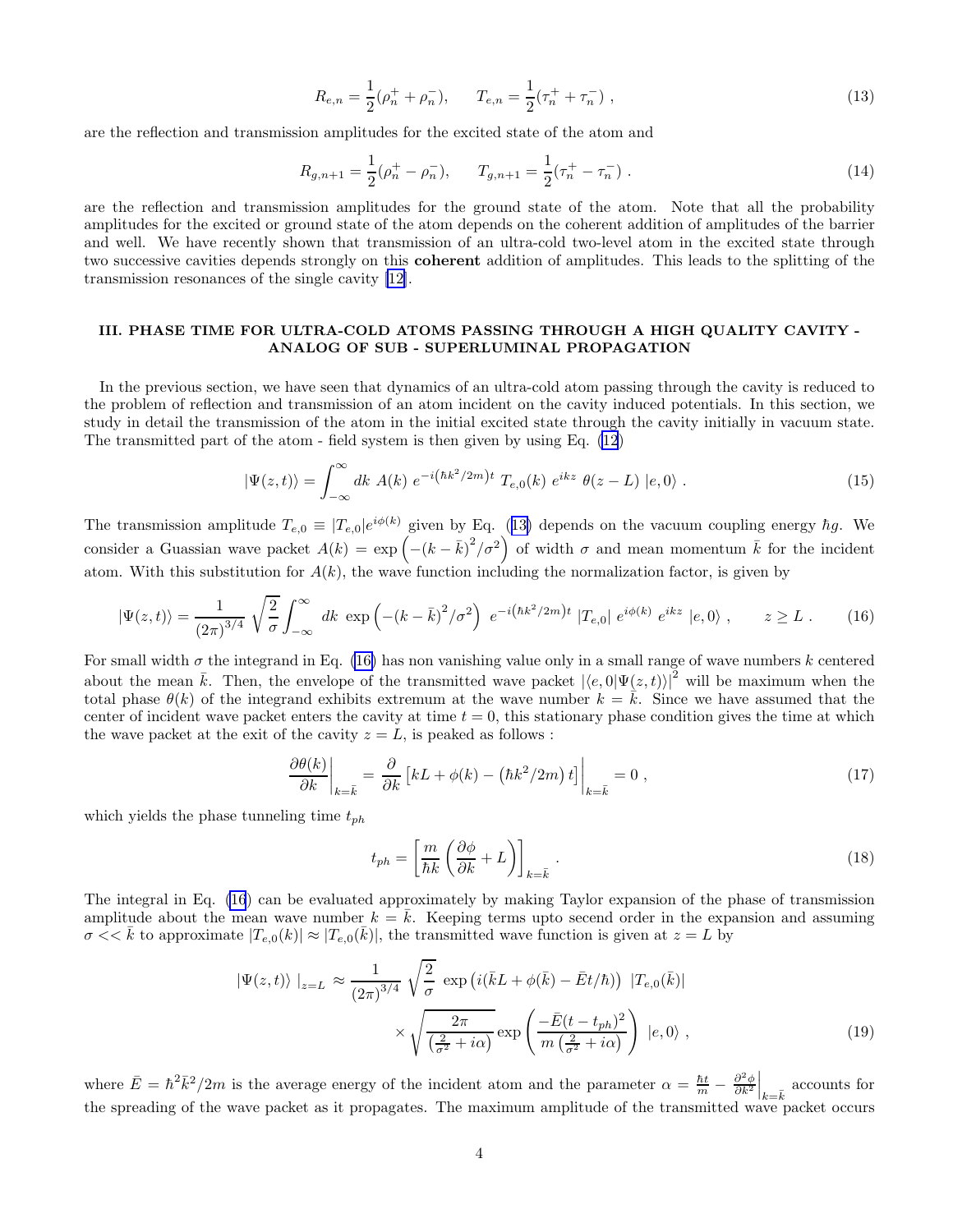at time  $t = t_{ph}$  given by the stationary phase assumption. It is very important to note that the phase time has no significance when either the Taylor expansion of the phase does not converge or additional terms more than the second order term are important in the expansion. In this general case, the transmitted wave packet will be deformed from the Guassian shape and the concept of following the peak of the wave packet is meaningless. When there is no cavity  $|T_{e,0}(k)| = 1$ ,  $\phi(k) = 0$ , then the phase time in Eq. [\(18](#page-3-0)) becomes  $t_{ph} = mL/\hbar k \equiv t_{cl}$  which is the classical time needed for the center of a free atomic wave packet to traverse a distance of length L. The phase tunneling time which a particle takes to traverse a potential barrier, has been studied extensively by Hartmann[[2\]](#page-6-0). The tunneling time for a barrier is less than the time a free particle takes to traverse the same distance in free space. Here, we report such a superclassical traversal of the ultra-cold atom through the vacuum induced potentials. Note that the temperature of the atom will be in the range  $10^{-7}$  to  $10^{-8}$  K if the coupling constant g is in the range of 100-10 kHz and if the mean momentum  $\bar{k}/k_o = 0.1$ . It should be borne in mind that both barrier and well contribute to the traversal time of ultra-cold atoms. Using Eq.  $(18)$  $(18)$ , we plot in Fig. 3 the phase time as a function of the mean wave number k for the length of the cavity  $k_oL = 10\pi$ . The important result here is that the phase time exhibits the resonant behaviour of transmission probability and that the phase time is less than the classical time  $t_{cl}$ . In a different context viz. in the tunneling time of electrons passing through a finite superlattice, a similar resonant behaviour is found [\[4](#page-6-0)]. Another remarkable behaviour of phase time is that it can even be negative. Negative phase time implies that the peak of the transmitted wave packet emerges out even before the peak of the incident wave packet enters the interaction region. This can be understood from the interference between the incident wave and the wave that is reflected at the end of the cavity. From Eq. [\(18](#page-3-0)), we see that when the derivative of the phase of transmission amplitude is negative and its absolute value is greater than the length  $L$  of the cavity, the phase time becomes negative. Put in another way, when the phase function  $\phi(k) + kL$  has negative slope, the phase time takes negative values. In Fig. 4, we show the phase time for the parameter  $k_o L = \pi/2$ . It is seen from the graph that for ultra-cold atoms  $(k/k_o \ll 1)$  the phase time is negative. For fast atoms  $(\bar{k}/k_o>>1)$ , the phase time approaches the classical time as the transmission probability becomes closer to unity. The phase time being negative is very similar to the concept of negative group velocity in the case of electro-magnetic pulse propagation. Here, the variation of the refractive index of the medium with respect to the frequency has steep negative slope leading to superluminal propagation [\[11](#page-6-0)]. To understand the negative phase time, we have also plotted in Fig. 5 the phase function  $\phi(k) + kL$ . The graph shows the expected negative slope for ultra-cold atoms.

### IV. TIME DEPENDENCE OF THE WAVE PACKET FOR ULTRA-COLD ATOMS

To study the behaviour of actual envelope of the wave function, we evaluate numerically the integral Eq. [\(16](#page-3-0)) which describes the propagation of a Guassian wave packet of an excited atom through the vacuum induced potentials. Garrett and McCumber[[13\]](#page-6-0) carried out a similar numerical integration for the electric field amplitude of a Guassian light pulse passing through an anamolous dispersive medium. In Fig. 6(a), we show the numerical results for the normalized probability density  $|\langle e, 0|\Psi(z, t)\rangle|^2/\sigma$  at the exit of the cavity  $z = L$  as function of the time for the parameters  $k_o L = \pi/2$ ,  $\sigma/k_o = 0.01$ ,  $\bar{k}/k_o = 0.1$ . The peak of the transmitted wave packet occurs at the time  $t/t_{cl} \approx -0.98$  which matches with the phase time in the Fig. 4 for the parameter  $k/k_0 = 0.1$ . Thus the wave packet appears to travel backwards in time in the sense of tracing the locus of maximum amplitude. The peak of the transmitted wave packet is formed even before the peak of the incident wave packet enters the cavity. For comparison, we have also plotted the envelope of the wave packet which travels through the same distance of length L in free space. The peak of the free wave packet occurs at the expected classical time. From the graph, we see that for ultra-cold atoms  $(\bar{k}/k_o \ll 1)$  the propagation of the atom through the cavity is faster than through the free space. In Fig. 6(b), we plot the envelope of the wave function for the parameters  $k_o L = \pi/2$ ,  $\sigma/k_o = 0.01$ ,  $\bar{k}/k_o = 10$ . For the case of fast atoms  $(k/k_0 >> 1)$  the transmitted wave packet has maximum amplitude at the classical time  $(t/t_{cl} \approx 1)$  as expected from Fig. 4. Thus, the peak of the transmitted wave packet occurs at the instant given by the expression for phase time Eq. [\(18\)](#page-3-0) even if that instant is earlier than the instant at which incident wave packet enters the cavity. While this is generally true for a narrow momentum distribution characterized by  $\sigma \ll k$  of the incident atom, strong deformation of the incident wave packet sometimes makes the phase time meaningless.

#### V. SPLITTING OF THE WAVE PACKET

We have so far considered only the propagation of the atomic wave packet in the initial excited state. But in a high quality the atom-field interaction leads to photon emission by the excited atom. We can also study the behaviour of the transmitted wave packet  $|\langle g, 1|\Psi(z, t)\rangle|^2$  for the ground state of the atom using Eq. [\(12](#page-2-0)). For the parameters of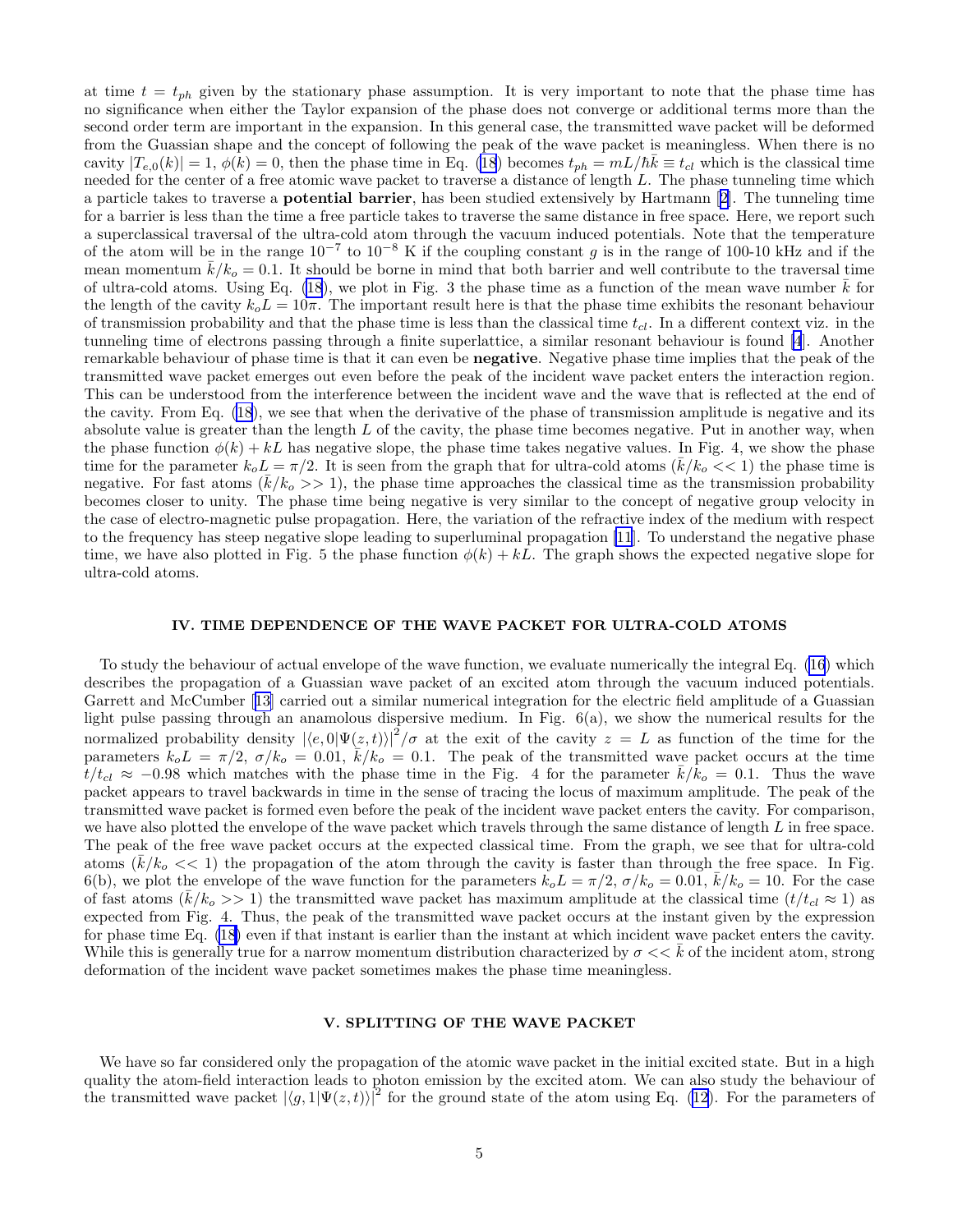Fig. 6(a), the phase time for the ground state  $t_{ph}/t_{cl} \approx 0.45$  is positive but still a superclassical time. Numerical integration also gives the same time delay for the transmitted wave packet. In Fig. 7, we show the behaviour of the phase time for the wave packet corresponding to transmitted atom in the ground state. This behaviour is to be compared with that of the phase time for the transmission in the excited state (Fig. 4). The two phase times differ considerably for cold atoms. Generally, the difference in phase times for the ground and excited states of the atom results in splitting of the incident wave packet into two in the total transmission. But for the parameters of Fig. 6(a), the total transmission is dominated by the contribution from the ground state and hence the splitting is not seen. In Fig. 8, we plot the transmitted wave packet for the ground and excited states together for comparison. The graph shows the time delay between the atoms exiting the cavity in excited and ground states.

The splitting of the incident wave packet can also occur for a different reason as shown in the Fig. 9 for the parameters  $k_o L = 10\pi$ ,  $\sigma/k_o = 0.5$ ,  $k/k_o = 10$ . It is seen that the probability density is zero at the classical time. This can be understood from the Rabi oscillations between the internal states of the fast atoms. For fast atoms  $(k/k_0 >> 1)$ , the transmission amplitude can be approximated as  $T_{e,q}(k) \approx \exp(-ikL)(\exp(ik_0^+L) + \exp(ik_0^-L))/2$ where  $k_0^{\pm}$  are given by Eq. [\(11\)](#page-2-0). The transmission probability  $|T_{e,0}|^2$  exhibits oscillatory behaviour as a function of momentum  $k$  of the incident atom. Moreover, at the mean wave number corresponding to the classical time, the transmission amplitude  $T_{e,0}(\bar{k}) \approx \cos(gt_{cl}) = 0$ . Thus the correlation with the internal dynamics (Rabi oscillations) of the atom leads to the splitting of the incident wave packet of the external motion. Obviously since the wave packet is deformed for these parameters, the phase time  $(t_{ph}/t_{cl} \approx -0.62)$  loses its physical significance and does not represent the peak to peak traversal time.

#### VI. SUMMARY

We have considered the propagation of a Guassian wave packet of an excited two-level atom through a high quality cavity which is initially empty. The atom-field interaction is equivalent to the reflection and transmission of the wave packet through the potentials created by the dressed states. This is perhaps one of the rare examples in physics where the tunneling time would depend on the coherent addition of transmission amplitudes through a barrier and a well. The phase tunneling time can exhibit both super- and sub- classical traversal behaviour. For certain set of parameter, the phase tunneling time for cold atoms can even be negative. All this can be understood in terms of the dispersion characteristics of the phase of the transmission amplitude and is analogous to the dispersion of the refractive index which leads to super and subluminal propagation. Numerical integration is performed to calculate the time dependent wave packet at the exit of the cavity. In most cases the peak of the transmitted wave packet occurs at the instant given by the expression for the phase time even when it is negative. Thus the phase time can be considered as the approximate time required for the atom to traverse the cavity. Further, we demonstrate how the correlation between internal and external dynamics of the atom leads to the splitting of the wave packet, a feature which is unique to the traversal of atoms through a cavity. Finally, we note that the vacuum field for the initial state of the cavity does not limit the study of tunneling time of the atom. In a general Fock state, the potential energy of atom-field interaction with the cavity induced potentials will be different from that of vacuum field. Still, we can redefine the atom-field coupling constant of the interaction to include this change and the superclassical tunneling of ultra-cold atoms is a common feature for a general Fock state of the cavity field.

One of us (R. A) thanks Dr. Kulkarni for discussions on numerical integration techniques.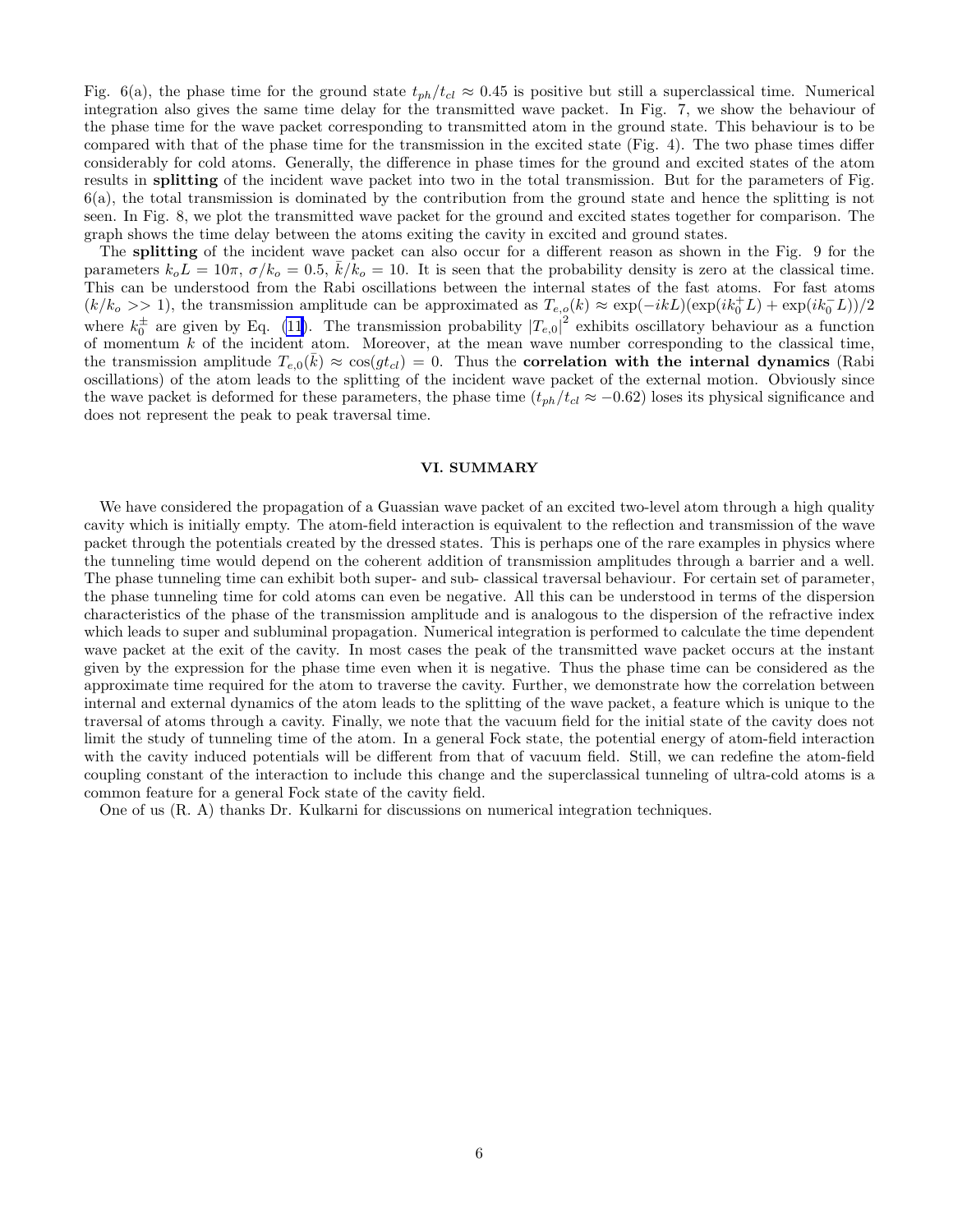- <span id="page-6-0"></span>[1] R. Y. Chiao and A. M. Steinberg, in Progress in Optics, edited by E. Wolf (Elsevier, Amsterdam, 1997), Vol. 37, p. 345 ; E. H. Hauge and J. A. Stovneng, Rev. Mod. Phys. 61, 917 (1989); R. Landauer and Th. Martin, Rev. Mod. Phys. 66, 217 (1994); V. S. Olkhovsky and E. Recami, Phys. Reports. 214, 340 (1992).
- [2] T. E. Hartmann, J. Appl. Phys. 33, 3427 (1962).
- [3] R. Y. Chiao, Phys. Rev. A 48, R34 (1993); A. M. Steinberg and R. Y. Chiao, ibid. 49, 2071 (1994); E. Bolda, J. C. Garrison and R. Y. Chiao, ibid. 49, 2938 (1994).
- [4] Pedro Pereyra, Phys. Rev. Lett. 84, 1772 (2000).
- [5] H. M. Nussenzveig, Phys. Rev. A 62, 042107 (2000).
- [6] A. M. Steinberg, P. G. Kwiat, and R. Y. Chiao, Phys. Rev. Lett. 71, 708 (1993).
- [7] E. P. Wigner, Phys. Rev. 98, 145 (1955).
- [8] B. -G. Englert, J. Schwinger, A. O. Barut, and M. O. Scully, Europhys. Lett. 14, 25 (1991); M. O. Scully, G. M. Meyer and H. Walther, Phys. Rev. Lett. 76, 4144 (1996).
- [9] G. M. Meyer, M. O. Scully, and H. Walther, Phys. Rev. A 56, 4142 (1997); M. Loffler, G. M. Meyer, M. Schroder, M. O. Scully, and H. Walther, ibid. 56, 4153 (1997); M. Schroder, K. Vogel, W. P. Schleich, M. O. Scully, and H. Walther, ibid. 56, 4164 (1997).
- [10] P. S. Jessen and I. H. Deutsch, Adv. At. Mol. Phys. **37**, 95 (1996).
- [11] L. J. Wang, A. Kuzmich and A. Dogariu, Nature 406, 277 (2000).
- [12] G. S. Agarwal and R. Arun, Phys. Rev. Lett. 84, 5098 (2000).
- [13] C. G. B. Garrett and D. E. McCumber, Phys. Rev. A. 1, 305 (1970).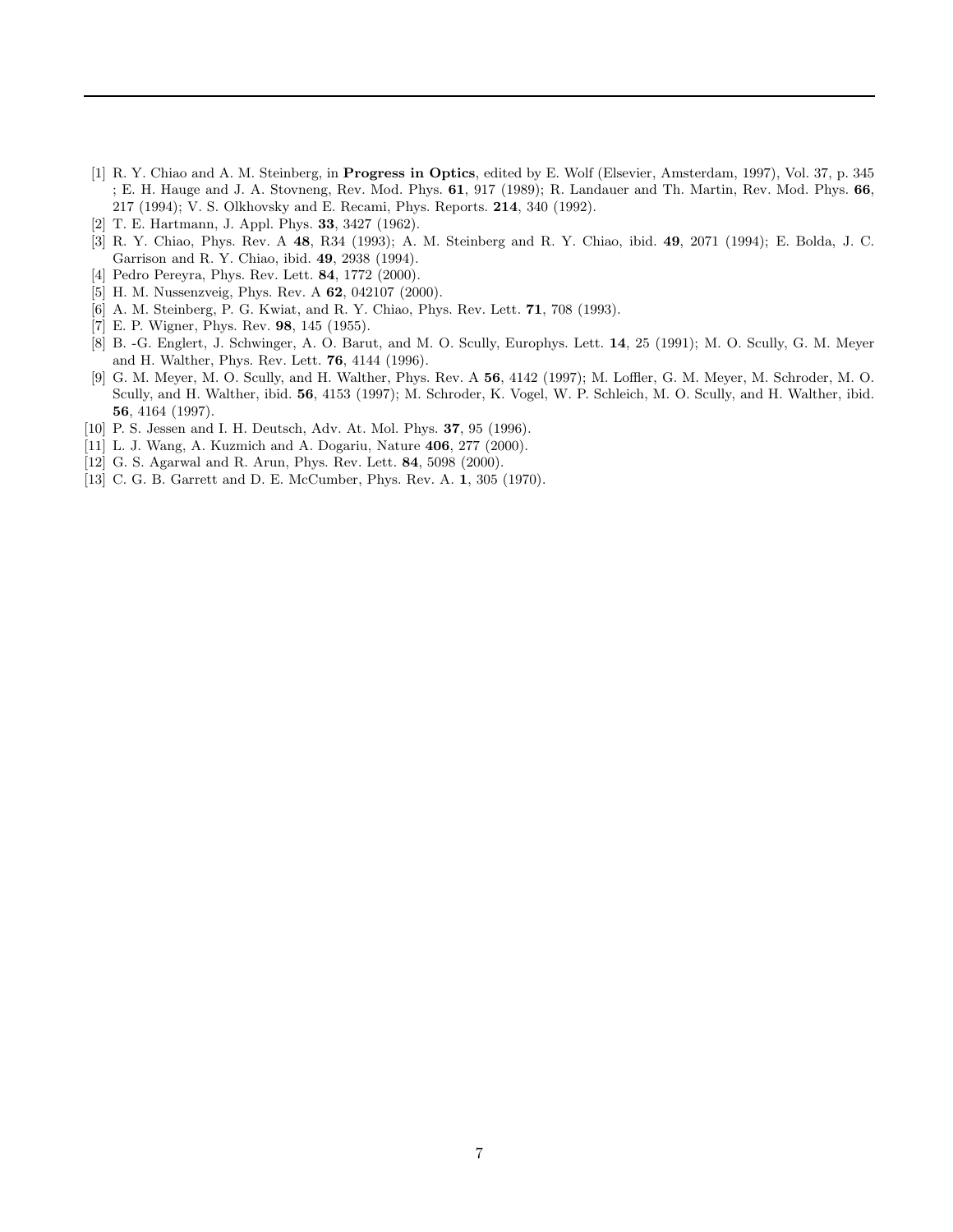

FIG. 1. The scheme of the high quality cavity with which the ultra-cold atom interacts.



FIG. 2. Schematic representation of the energy E of the excited two-level atom incident upon a single mode cavity with n photons. The interaction is equivalent to reflection and transmission of the atom through a potential barrier (dashed) or potential well (dotted) with a potential energy  $V = \hbar g \sqrt{n+1}$ . The atom can be reflected or transmitted in either of the states  $|e, n\rangle$  and  $|g, n + 1\rangle$ .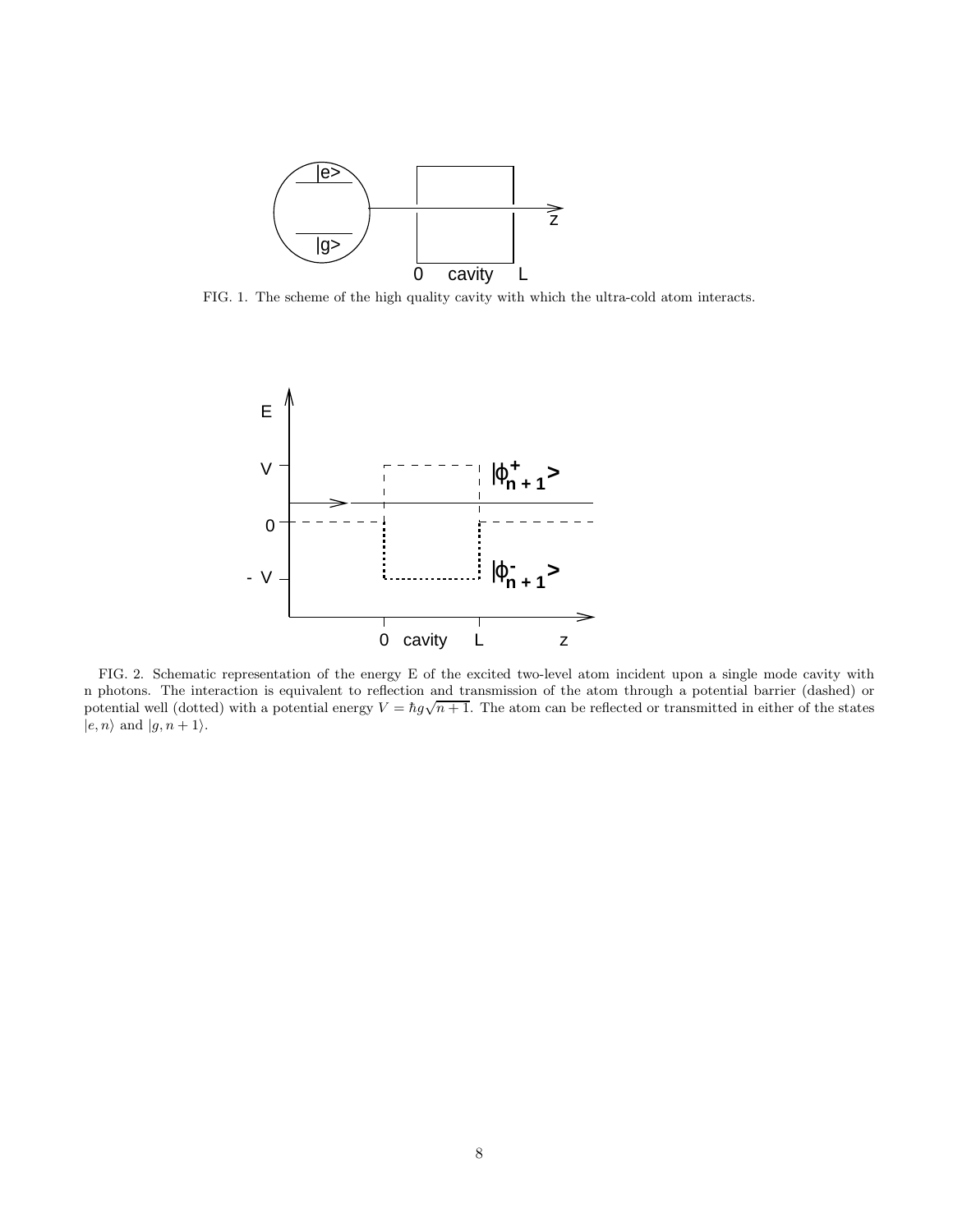

FIG. 3. The dependence of the dimensionless phase time (solid curve) for transmission in the excited state on the mean wave number  $\bar{k}/k_o$  of the incident atom for the parameter  $k_o L = 10\pi$ . The phase time follows the resonant behaviour of the transmission probability  $|T_{e,0}|^2$  (dashed curve).



FIG. 4. The dimensionless phase time (solid curve) for transmission in the excited state as a function of the mean wave number  $\bar{k}/k_o$  of the incident atom for the parameter  $k_o L = \pi/2$ . The dashed curve represents the probability of transmission of the atom in the initial excited state  $(|T_{e,0}|^2)$  through the cavity.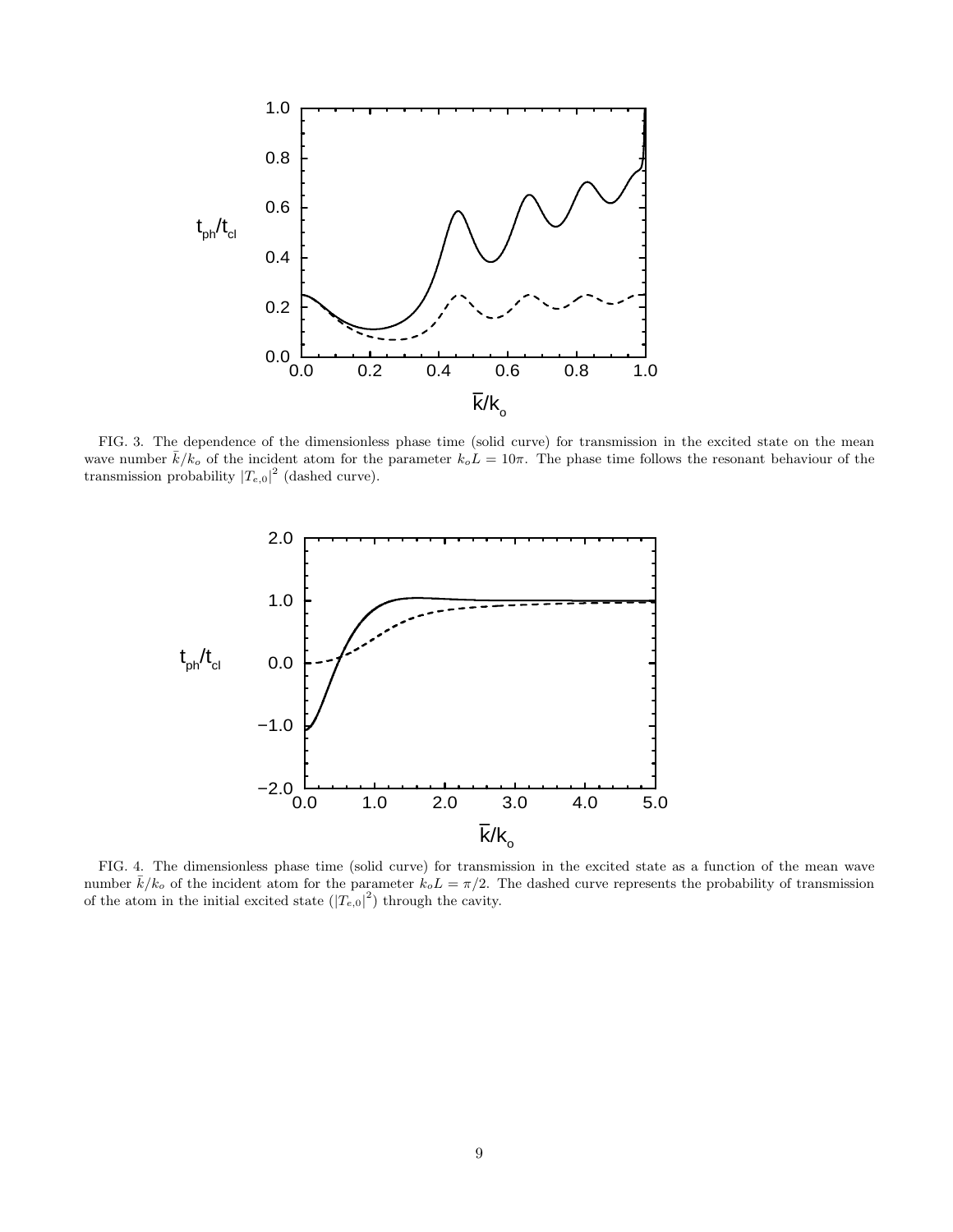

FIG. 5. The phase function  $\phi + kL$  as a function of the wave number  $k/k_o$  of the excited atom for the parameter  $k_o L = \pi/2$ .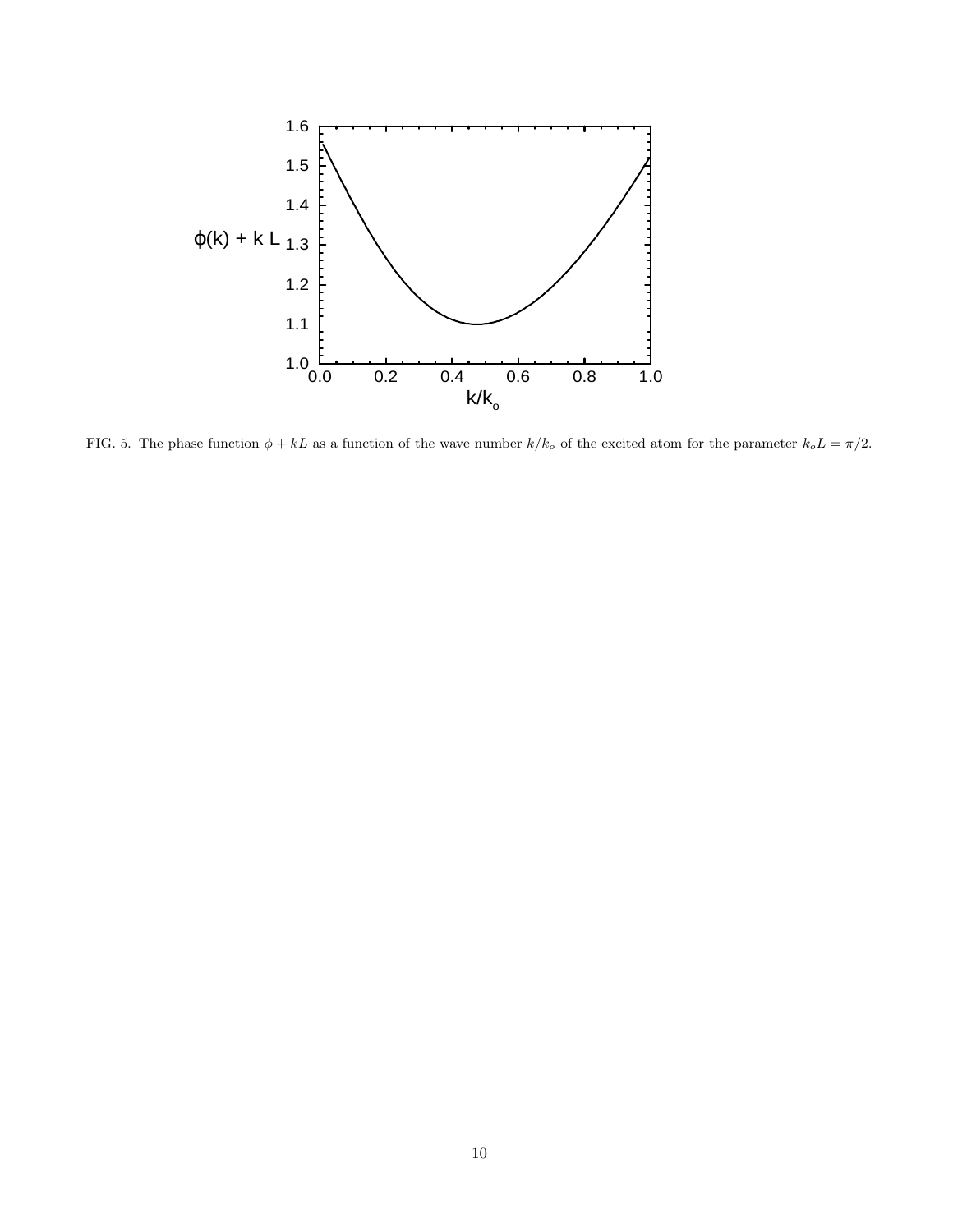

FIG. 6. The normalized probability density  $P \equiv |\langle e, 0 | \Psi(z, t) \rangle|^2 / \sigma$  at  $z = L$  as a function of dimensionless time  $t/t_{cl}$ . The solid (dashed) curve represents  $P$  after transmission through the cavity (free space). The parameters used for the calculation are  $k_o L = \pi/2$ ,  $\sigma/k_o = 0.01$  and (a)  $\bar{k}/k_o = 0.1$ , (b)  $\bar{k}/k_o = 10$ . Both the solid and dashed curves are normalized to unity.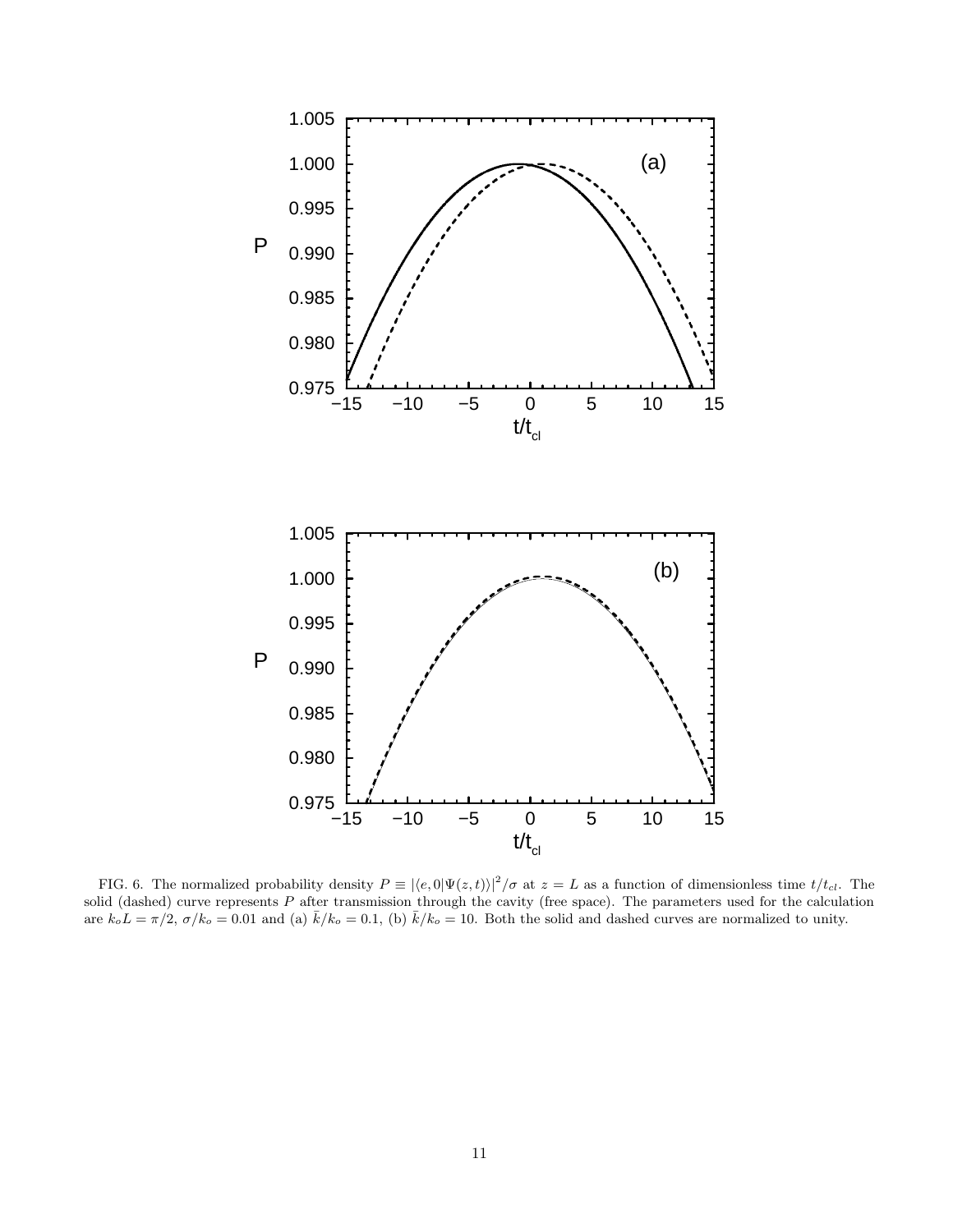

FIG. 7. The dimensionless phase time (solid curve) for transmission in the ground state as a function of the mean wave number  $\bar{k}/k_o$  of the incident atom for the parameter  $k_o L = \pi/2$ . The dashed curve represents the probability of transmission of the atom in the ground state  $(|T_{g,1}|^2)$  through the cavity.



FIG. 8. The normalized probability density  $P \equiv |\langle g, 1 | \Psi(z, t) \rangle|^2 / \sigma$  at  $z = L$  as a function of dimensionless time  $t/t_{cl}$ . The parameters of Fig. 6(a) are used for the calculation and dot-dashed curve corresponds to  $P \equiv |\langle e, 0 | \Psi(z, t) \rangle|^2 / \sigma$  at  $z = L$ . Both the solid and dot-dashed curves are normalized to unity.